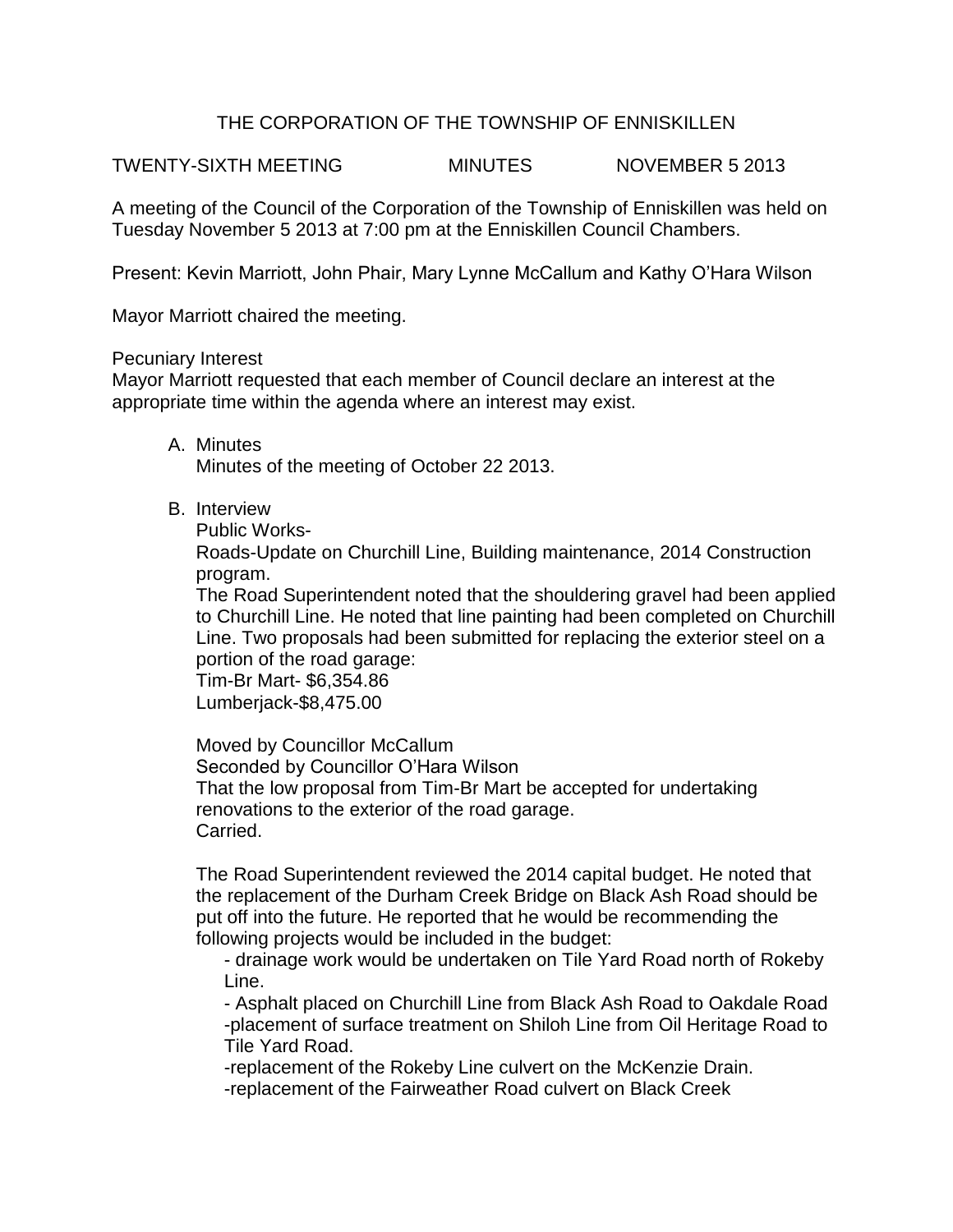The Road Superintendent was requested to obtain pricing for asphalt on Shiloh Line in 2014 in addition to surface treatment.

The Road Superintendent reported that the vehicles were being prepared for winter snow removal.

A discussion took place in regards to tree removal during the winter of 2014.

Drainage-Matt Samko- Omerod-McBride Drain- culvert replacement W1/2 Lot 8 Concession 1.

A drainage maintenance request was received from Bill Cascaden for brushing and cleanout of the Stinson and Shepherd Drains.

Moved by Councillor McCallum Seconded by Councillor Phair That site meetings be set up for the Omerod McBride Drain and Stinson-Shepherd Drains with Councillor O'Hara Wilson acting as the Council representative. Carried.

The Work Place Group- Stephanie Hyde- 7:30 pm

Ms. Hyde reported that the Petrolia Work Place Group contract has not been renewed passed March 31 2014. As a result the group was winding down its operations. She reported that work place assistance work would continue to be provided in Sarnia and by other organizations.

She noted that the economy has generally not rebounded since 2008. She noted that portable occupations, retail positions and primarily part time employment made up most of the jobs created in the area.

Ms. Hyde reported that she would report back to Council in the next six months.

- C. Correspondence for information:
	- 1. Sarnia Lambton Economic Partnership- energy storage
	- 2. CUPW the future of Canada Post
	- 3. County of Lambton
		- 1. Warden's Citizen of the Month- Cathy Johnson
		- 2. Lambton Meadowview Gala
		- 3. Lambton Public Health Strategic Plan 2014-2019
		- 4. Marshall Gowland Manor Craft sale
	- 4. Federation of Canadian Municipalities communique Oct 18, 22, 25, 26,28
	- 5. AED Program declined placement of AED
	- 6. AMO-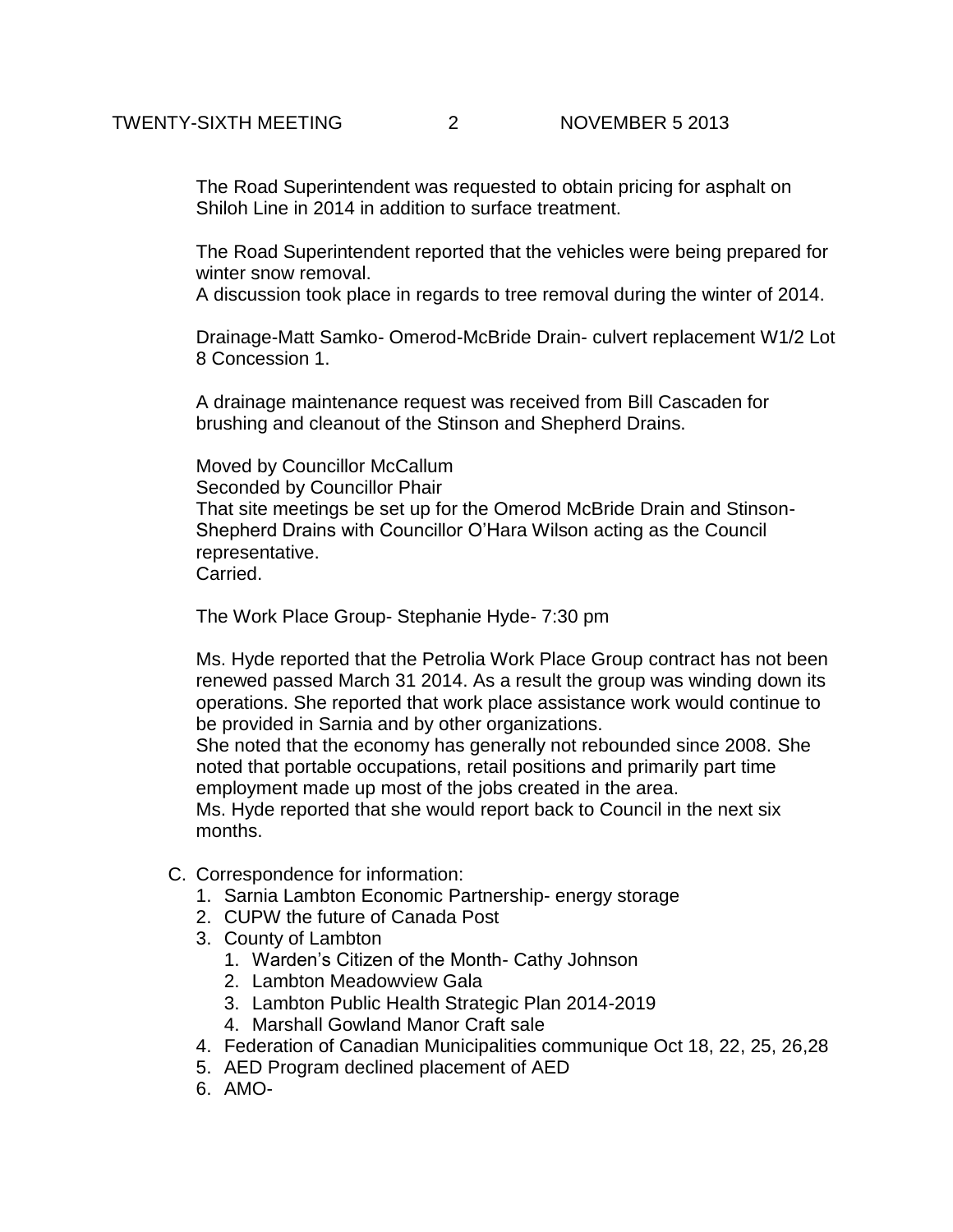## TWENTY-SIXTH MEETING 3 NOVEMBER 5 2013

- 1. Support of FCM housing resolution
- 7. MPAC- Yearend property assessment notice schedule
- 8. OGRA Road Patrol Software
- 9. Ministry of Tourism, Culture and Sport- Cultural Heritage Conservation Workshop

Moved by Councillor McCallum Seconded by Councillor O'Hara Wilson That correspondence items 1-7 and 9 be received and filed and a report be provided on item 8. Carried.

- D. Correspondence requiring motions:
	- 1. Peterborough County Long Term Energy Plan Review
	- 2. Greater Napanee- Resolution Unwilling Host for Industrial Wind Turbines

Moved by Councillor O'Hara Wilson Seconded by Councillor McCallum That the resolutions from Peterborough County and Greater Napanee be supported. Carried.

3. Applications for Reduction in Assessment

-2317 Oakdale Road house removed-RT reduced to \$ 51,856 Aug 16-Dec 31-13

-3012 Rokeby Line shed removed-RT reduced to \$139,897 from June 1- Dec 31-13

-5572 Rokeby Line house demolished- RT reduced to 2,320 and FT 174,216 from May 31-Dec 31-13

Moved by Councillor Phair Seconded by Councillor O'Hara Wilson That the recommendations of the assessor in regards to 2317 Oakdale Road, 3012 Rokeby Line and 5572 Rokeby Line be approved. Carried.

E. Accounts

Moved by Councillor O'Hara Wilson Seconded by Councillor Phair That the accounts be paid as circulated: Cheque: 6425-6458: \$103,689.74 Cheque: 6459-6484: \$341,306.15 Carried.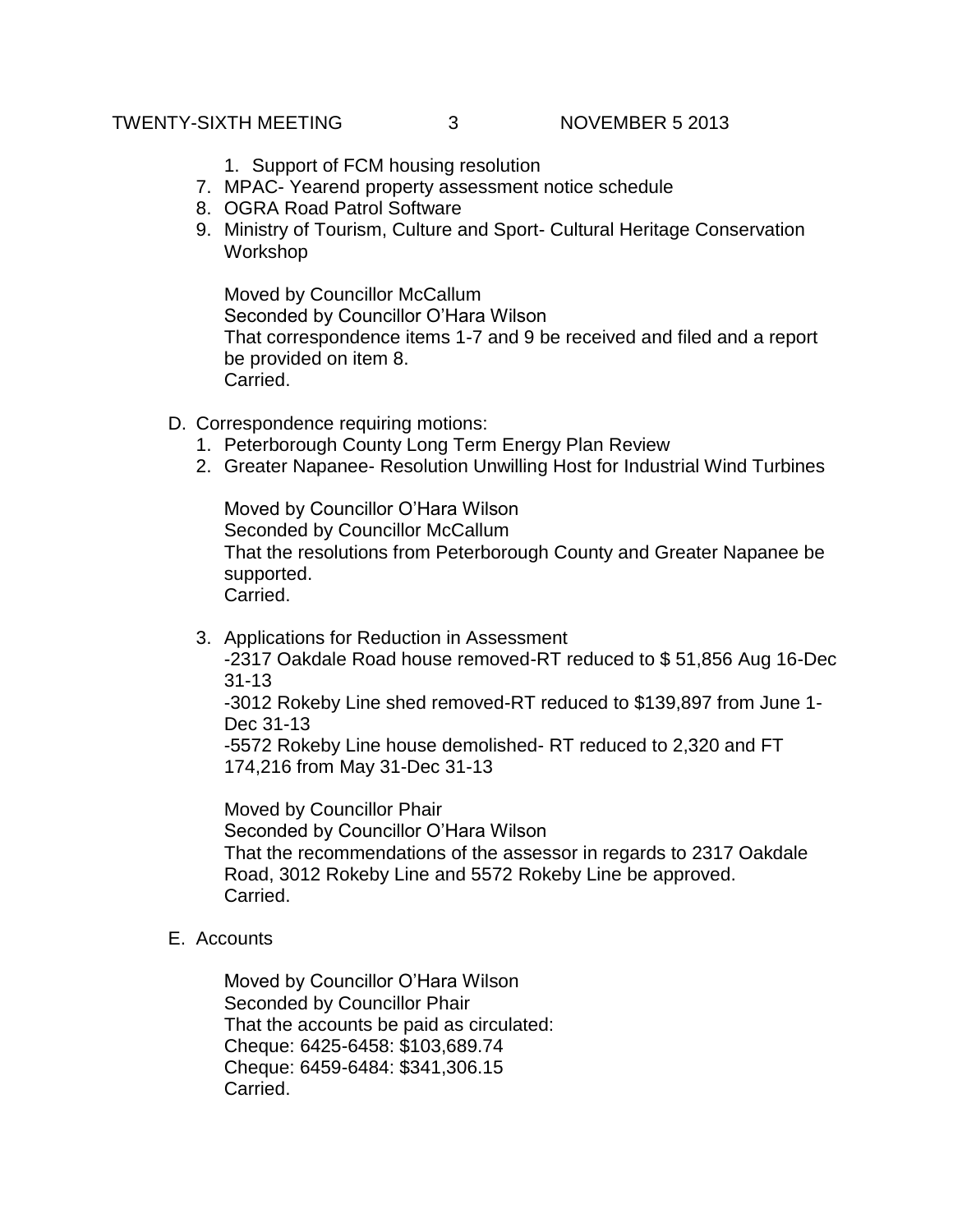- F. Bylaws
	- 1. Bylaw 82 of 2013 Confirmation Bylaw
	- 2. Bylaw 83 of 2013 Adoption of Accessibility policies

Moved by Councillor Phair Seconded by Councillor O'Hara Wilson That first and second reading be given to Bylaws 82 and 83 of 2013. Carried.

Moved by Councillor McCallum Seconded by Councillor O'Hara Wilson That third and final reading be given to Bylaws 82 and 83 of 2013. Carried.

Mayor Marriott declared an interest in that he was purchasing the Shiloh Center.

Councillor Phair chaired the meeting in regards to the passage of Bylaw 84 of 2013.

3. Bylaw 84 of 2013 Bylaw to authorize the sale of the Shiloh Community Centre- 5401 Shiloh Line

Moved by Councillor O'Hara Wilson Seconded by Councillor McCallum That first and second reading be given to Bylaw 84 of 2013. Carried.

Moved by Councillor McCallum Seconded by Councillor O'Hara Wilson That third and final reading be given to Bylaw 84 of 2013. Carried.

## G. Other Business

1. Memo- Police Costing

The memo noted that a new financing model was being discussed which appeared to suggest a reduction in policing costs in the area.

2. Landfill dumpster tonnage

It was noted that the current yearly waste tonnage was lower than in the past years. It appeared that the monitoring was reducing the usage of the